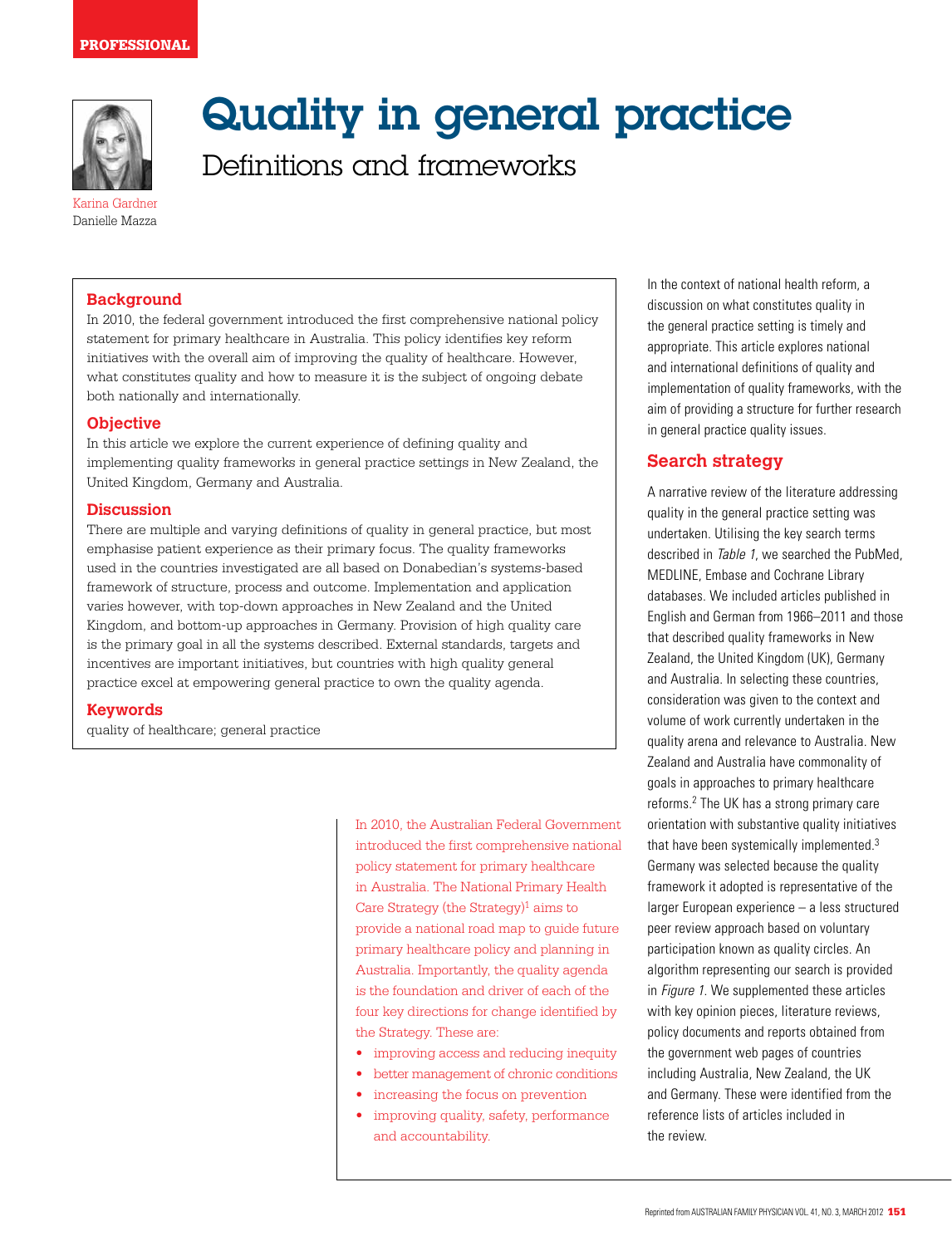## **Defining quality in general practice**

There was no uniform definition of quality in general practice. Evidence of this is in the multiple examples presented in *Table 2*.<sup>4–9</sup> Raleigh et al<sup>10</sup> have suggested various domains on which to assess quality. Table 3 outlines these domains in the context of definitions of quality in Table 2. Quality of care remains fundamentally a function of what happens at the front line.<sup>6</sup> It is how care is delivered that really matters. Patient centeredness is the one consistent domain in the definitions of quality analysed. Interestingly, the definition adopted by The Australian Commission on Safety and Quality in Health Care differs in that it emphasises on outcomes, rather than patients.<sup>9</sup>

We believe Australia needs to adopt a more comprehensive definition of quality in general practice that encompasses the different perspectives of patients and professionals.

## **Quality frameworks**

The literature is consistent in its adoption of a quality framework model based on Donabedian's classic system-based framework of structure, process and outcome.11,12 But implementation and application of this framework varies. Examples of measures that address the three elements of Donabedian's framework are outlined in Table 4. In order to measure quality effectively, there is a requirement to translate theoretical concepts to concrete representations13 while remembering that 'not everything that can be counted counts and not everything that counts can be counted'.<sup>14</sup> Raleigh et al<sup>10</sup> warn over-reliance on measurement could lead to neglect of aspects of quality, which are not readily quantifiable.



# **New Zealand**

New Zealand has a long history of quality initiatives aimed at improving care. In 2001, the New Zealand government introduced the Primary Health Care Strategy.<sup>15</sup> This strategy emphasised the need to deliver quality care at all levels of interaction. The focus of the strategy was a new vision for primary care, rather than on the implementation of that vision. The strategy recommended that 82 primary health organisations be established for implementation. Implementation has varied, however, and as a result there is currently no single universally adopted quality framework in the New Zealand general practice setting. Rather, we found references to a number of quality frameworks concurrently in use. These frameworks involve development of standards (structure), rolled out in a national program (process), which are implemented and measured<sup>16</sup> at the local level by primary healthcare organisations. Criticism of this approach is directed at the lack of clarity around its appropriateness to reflect the goals of all major stakeholders, including

general practitioners.17 This ambitious strategy to revolutionise delivery of primary care and the extent to which it has enhanced quality in the general practice setting continues to be the subject of debate for policy makers and researchers.15,17

# **United Kingdom**

The Quality and Outcomes Framework (QOF)<sup>16</sup> is perhaps the world's most substantive program to address quality in the general practice setting. The QOF is based on a system of financial incentives for provision of high quality care. The official definition states the scheme is about 'resourcing and then rewarding good practice rather than performance management'.16

The QOF addresses Donabedian's structure, process and outcome framework in four domains:

- • clinical care
- • organisational
- patient experience
- additional services.

Quality is measured through collection of quantified indicators for each domain.

#### Table 1. Search terms

quality in primary care, quality of care, primary healthcare, quality improvement, heathcare delivery, systems of care, improving care, quality of healthcare in Australia, quality circles, quality outcomes framework, primary healthcare strategy, quality outcomes framework, quality indicators in healthcare, quality indicators in primary healthcare, quality measures

| Institution/author                                                                         | <b>Definition</b>                                                                                                                                                                            |
|--------------------------------------------------------------------------------------------|----------------------------------------------------------------------------------------------------------------------------------------------------------------------------------------------|
| The World Organization of<br>Family Doctors <sup>4</sup> (Wonca)                           | Ouality means the best outcomes possible, given '<br>available resources that are consistent with patient<br>values and preferences'                                                         |
| The Institute of Medicine <sup>5</sup><br>(IOM)                                            | … the degree to which health services for individuals<br>and the population increase the likelihood of desired<br>health outcomes and are consistent with current<br>professional knowledge' |
| Darzi <sup>6</sup>                                                                         | … that which focuses on clinical effectiveness, safety<br>and patient experience'                                                                                                            |
| Steffen <sup>7</sup>                                                                       | the capacity of the elements of care to achieve.<br>legitimate medical and nonmedical goals'                                                                                                 |
| Campbell et al <sup>8</sup>                                                                | " whether individuals can access the health<br>structures and process of care, which they need and<br>whether the care received is effective'                                                |
| The Australian Commission<br>on Safety and Quality in<br>Health Care <sup>9</sup> (ACSQHC) | 'The extent to which a health care service or product<br>produces a desired outcome or outcomes'                                                                                             |

#### Table 2. Current definitions of quality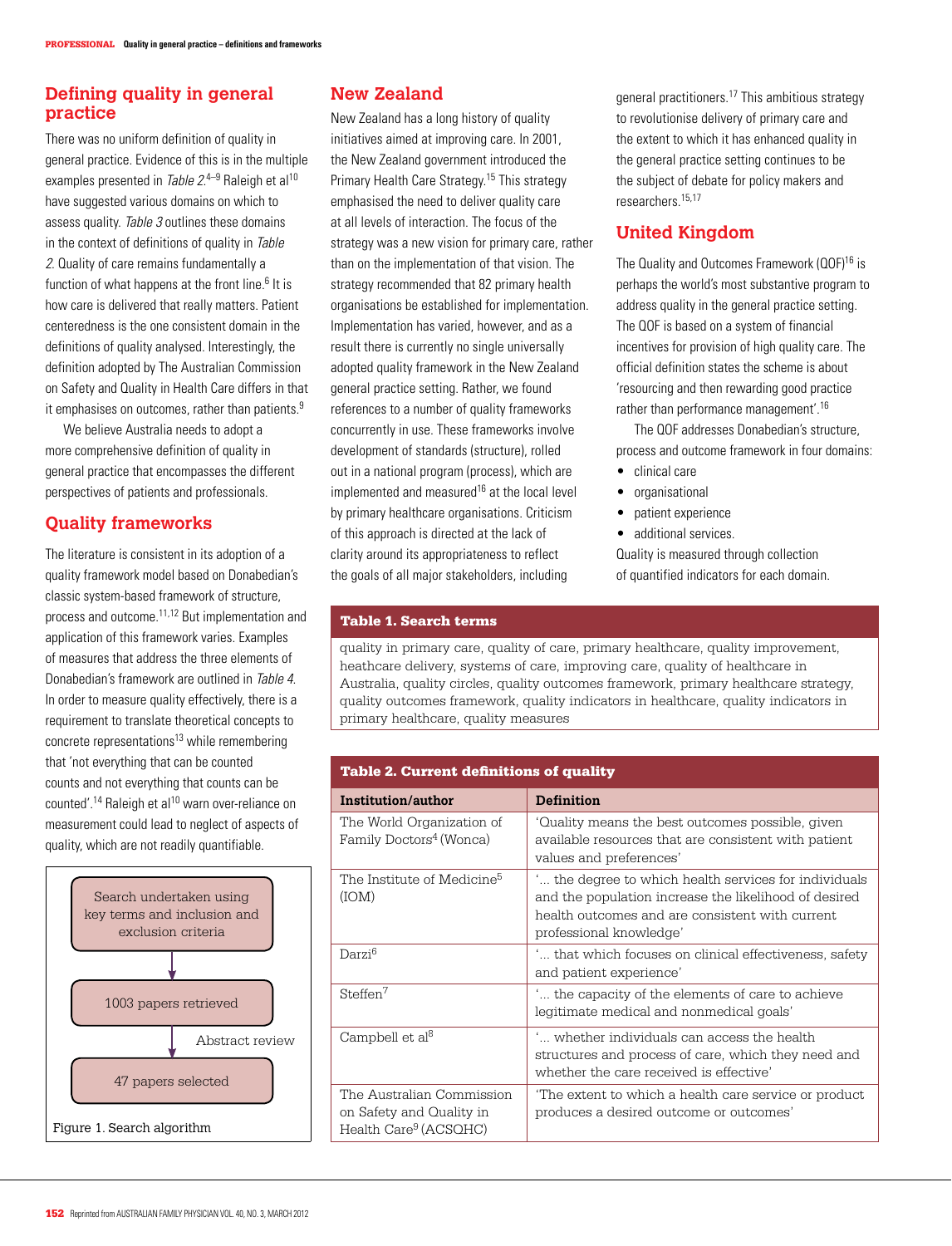| Table 3. Quality domains <sup>4-10</sup> |              |            |                |       |          |               |
|------------------------------------------|--------------|------------|----------------|-------|----------|---------------|
| <b>Domains</b>                           | <b>Wonca</b> | <b>IOM</b> | <b>Steffen</b> | Darzi | Campbell | <b>ACSOHC</b> |
| Safety                                   |              | J          |                | J     |          |               |
| Effectiveness                            |              | ✓          |                | ✓     | ✓        |               |
| Outcomes of care                         | ✓            |            | ✓              |       |          | ✓             |
| Patient centred/<br>experience           | ✓            | J          | $\checkmark$   | ✓     | ✓        |               |
| Timely                                   |              | ✓          |                |       | ✓        |               |
| Access                                   |              |            |                |       | ┙        |               |
| Efficient                                |              | ✓          |                |       |          |               |
| Value for money                          |              |            |                |       |          |               |
| Capacity                                 |              |            |                |       |          |               |
| Equity                                   |              | J          |                |       |          |               |
| Health<br>improvement                    |              |            |                |       |          |               |

#### Table 4. Examples of measures addressing Donabedian's framework

| <b>Structure</b>                       | <b>Process</b> | Outcome                 |
|----------------------------------------|----------------|-------------------------|
| Resources                              | Management     | Patient satisfaction    |
| Personnel                              | Records        | Health status           |
| Administration                         | Diagnosis      | Completion of treatment |
| Facilities                             | Treatment plan | Recall pattern          |
| Source King's Fund, 2010 <sup>10</sup> |                |                         |

Importantly, while the QOF has gathered high profile support, the rigidity of the approach to measurement of quality has also created controversy. Critics argue that clinical performance is not synonymous with clinical care.<sup>18</sup> They warn that core general practice activities have been distorted to focus on what is being counted, rather than on the patient and that this framework has allowed evidence based care to become a substitute for clinical judgement.19 Notwithstanding criticism, support for the QOF across the literature remains strong, both at the system and practice level, and future enhancement of the QOF is proposed, instead of its abolition.20

#### **Germany**

Quality circle work is a practice based peer review strategy designed to achieve continuous  $improvement<sup>21</sup>$  and represents an alternative to nationally standardised quality frameworks such as the QOF in the UK. Introduced in The Netherlands in 1979, quality circles were successively adopted by other European countries. Germany is an early adopter of this approach. One definition of quality circle work states that it is 'a process for planned activities based on performance review with the aim of continually improving quality of patient care'.21

The main objective of quality circles is the formulation of guidelines for good care. The key elements are voluntary participation and regular meetings under the guidance of a trained moderator.

A 1998 study<sup>22</sup> investigating the nature of topics discussed in quality circles found that

meetings were predominantly focused on issues of clinical relevance, such as chronic disease management and complex care. European research suggests quality circles are the most effective method of delivery of quality improvement, but further evaluation is necessary to assess their impact on provision of quality care.<sup>21</sup>

## **Australia**

In recent years, quality in Australian general practice has focused on accreditation. In 2008, 80% of patient care was provided by general practices, which are accredited against national standards developed by The Royal Australian College of General Practitioners (RACGP).23 It is within this environment that the RACGP developed a quality framework aimed at highlighting achievements and gaps. The framework is intended to facilitate a system-wide approach to the many initiatives proposed for quality improvement in general practice.24 The framework is underpinned by the domains and dimensions described in Table 5. The framework has been designed as an evolving tool. Each domain must interact with each dimension for the framework to be successful. Potential uses of the framework documented by Booth include:24

- planning quality improvement activities at the national or practice level
- business planning in the setting of care
- mapping current quality scenes to identify gaps
- broadening the profession's thinking about what contributes to quality.

Further research is necessary to address the extent to which this framework measures quality, and whether or not it has been implemented nationally in the general practice setting.

### Table 5. Domains and dimensions in the RACGP's quality framework for Australian general practice<sup>24</sup>

| Domains - influences on elements<br>necessary for quality improvement | Dimensions - measures of health<br>system performance |
|-----------------------------------------------------------------------|-------------------------------------------------------|
| Capacity                                                              | Acceptability                                         |
| Competence                                                            | Accessibility                                         |
| Financing                                                             | Appropriateness                                       |
| Knowledge and information management                                  | Effectiveness                                         |
| Patient focus                                                         | Efficiency                                            |
| Professionalism                                                       | Safety                                                |